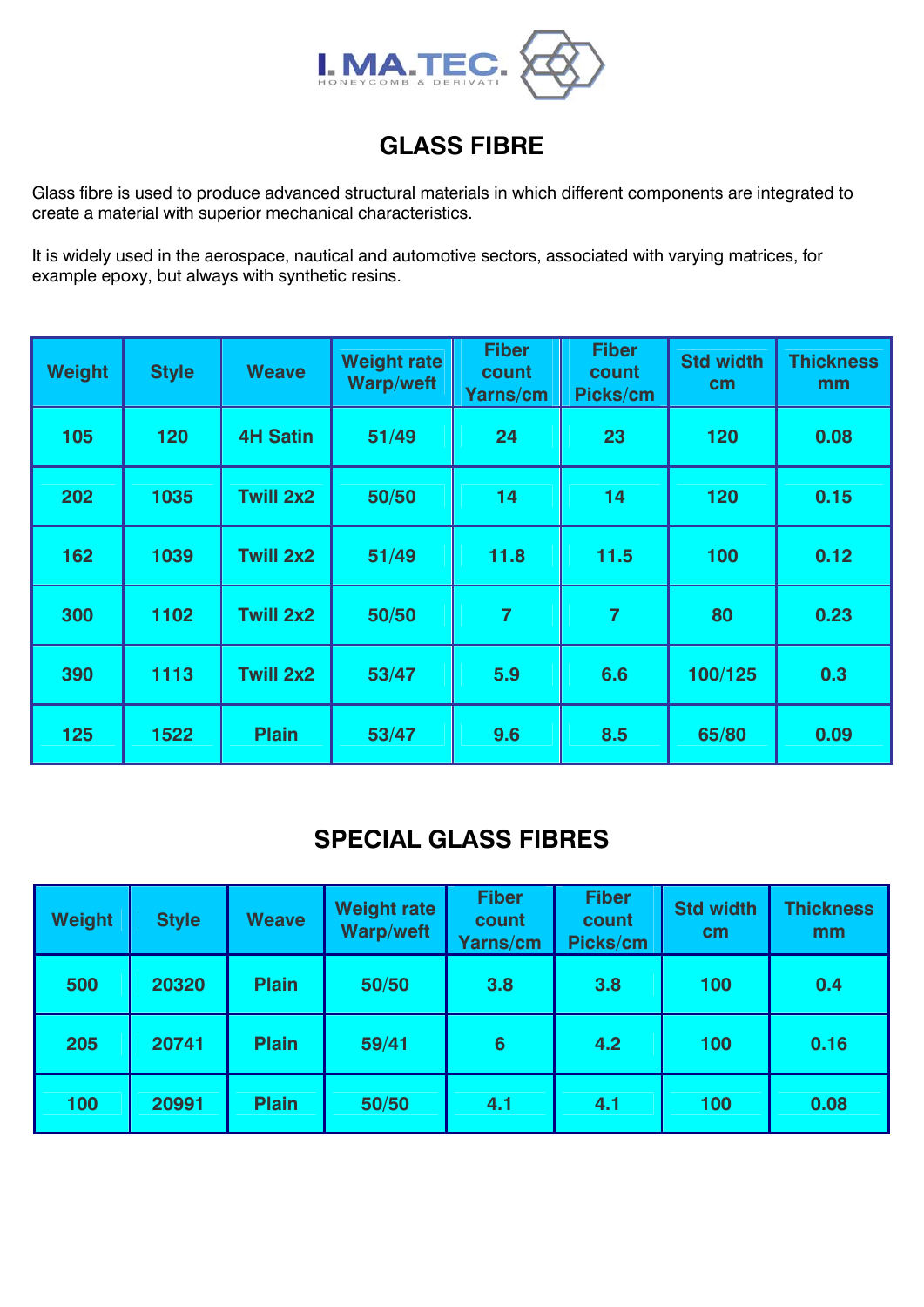

# **KEVLAR**

Kevlar is a light fibre which is heat resistant and, weight for weight, more resistant than steel. Given its strength and lightness, it is used to make equipment for extreme sports, bulletproof vests and the structure of racing cars.

| <b>Weight</b> | <b>Style</b> | <b>Weave</b>     | <b>Weight</b><br>rate<br><b>Warp/weft</b> | <b>Fiber</b><br>count<br><b>Yarns/cm</b> | <b>Fiber</b><br>count<br>Picks/cm | <b>Std width</b><br>cm <sub>2</sub> | <b>Thickness</b><br>mm |
|---------------|--------------|------------------|-------------------------------------------|------------------------------------------|-----------------------------------|-------------------------------------|------------------------|
| 175           | 20967        | <b>Plain</b>     | 51/49                                     | 6.7                                      | 6.5                               | 100                                 | 0.2                    |
| 175           | 20968        | <b>Twill 2x2</b> | 51/49                                     | 6.7                                      | 6.5                               | 100                                 | 0.2                    |
| 175           | 20914        | <b>4H Satin</b>  | 51/49                                     | 6.7                                      | 6.5                               | 100                                 | 0.2                    |

## **CARBON FIBRE**

Carbon fibre is mainly used to reinforce composite materials. Its characteristics include: good thermal insulation, resistance to chemical agents, dimensional stability under temperature variation and good flame resistance.

| <b>Weight</b> | <b>Style</b> | <b>Weave</b>            | <b>Weight rate</b><br>Warp/weft | <b>Fiber</b><br>count<br>Yarns/cm | <b>Fiber</b><br>count<br>Picks/cm | <b>Std width</b><br>cm | <b>Thickness</b><br>mm |
|---------------|--------------|-------------------------|---------------------------------|-----------------------------------|-----------------------------------|------------------------|------------------------|
| 200           | 43199        | <b>Plain 3K</b>         | 50/50                           | 5                                 | $5\phantom{1}$                    | 125                    | 0.2                    |
| 200           | 43200        | <b>Twill 2x2</b><br>3K  | 50/50                           | 5                                 | $5\overline{5}$                   | 125                    | 0.2                    |
| 385           | 48385        | <b>Twill 2x2</b><br>12K | 50/50                           | 2.4                               | 2.4                               | 130                    | 0.4                    |
| 600           | 48600        | <b>Twill 2x2</b><br>12K | 50/50                           | 3.7                               | 3.7                               | 130                    | 0.62                   |